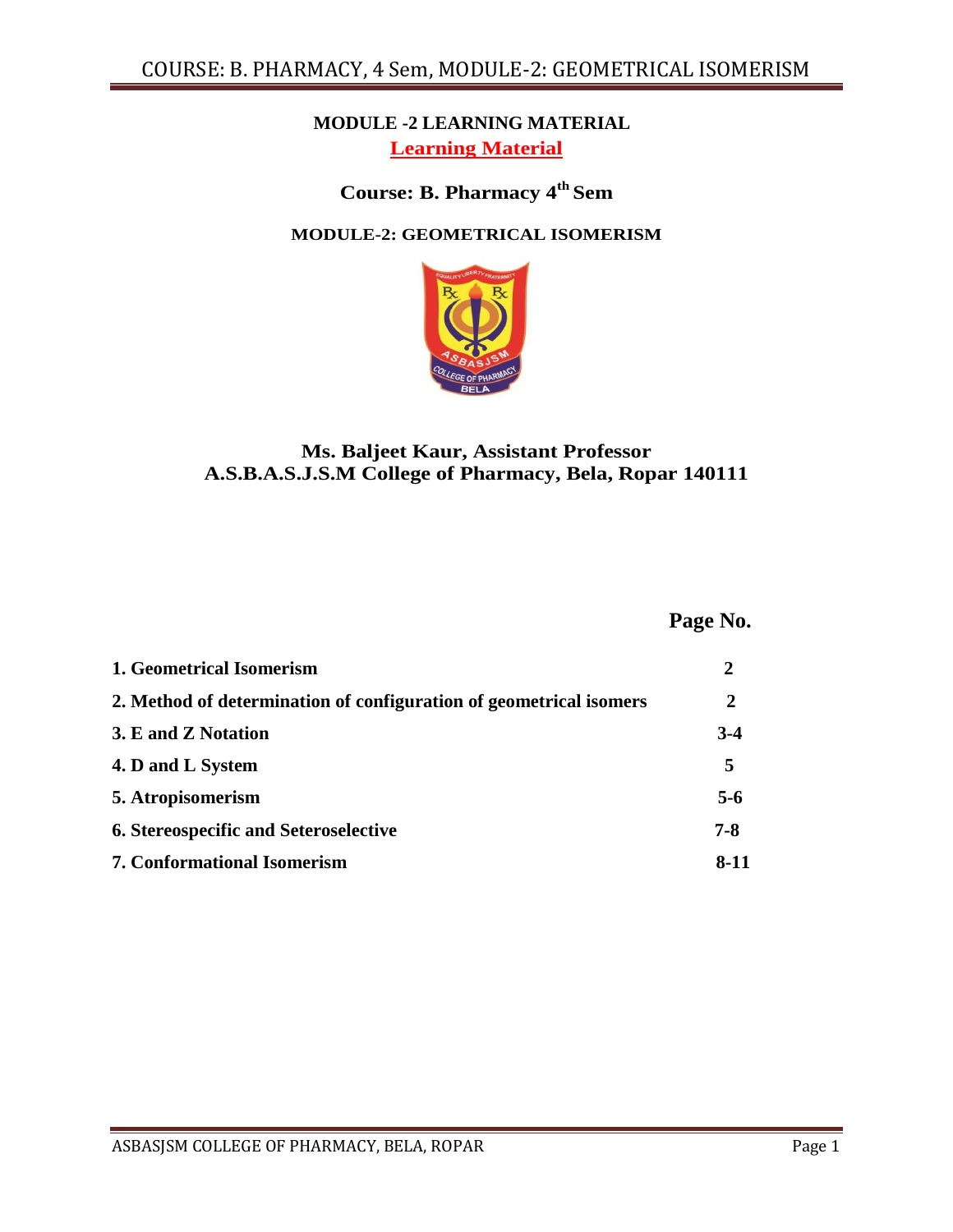### **GEOMETRICAL ISOMERISM**

Geometrical Isomerism:- The isomers which are having same structural formula but are differing in spatial arrangement of the groups or atoms around the double bond are termed as geometrical isomers and the phenomenon is termed as geometrical isomerism.

#### **Example 1:**

- Two different spatial arrangements of methyl groups about a double bond in **2-butene** give rise to the following geometrical isomers.

- Two forms are not inter convertible due to restricted rotation of double bond. In the cis isomer, the two methyl groups are arranged on the same side of a double bond. Whereas in the Trans isomer, they are on the opposite side.



#### **Example 2:**

- There are two geometrical isomers (cis & trans) possible in case of 1,4–dimethylcyclohexane.

- Here the methyl groups are arranged differently about the plane of the cyclohexane ring. These isomers are not inter convertible since it is not possible to rotate the bonds in the cyclohexane ring.



## **Methods of determination of configuration of geometrical isomers:-**

#### **Melting point:**

- In general, the melting point of a *trans* **isomer** is higher than that of the corresponding *cis*  **isomer**. This is due to the reason that the molecules of a *trans* isomer are more symmetrical and hence fit more closely in the crystal lattice as compared to the molecules of a *cis* isomer.

- In order for the intermolecular forces to work well, the molecules must be able to pack together efficiently in the solid. Trans isomers pack better than cis isomers. The **"U"** shape of the **cis isomer** doesn't pack as well as the straighter shape of the **trans isomer**. The poorer packing in the cis isomers means that the intermolecular forces aren't as effective as they should be and so less energy is needed to melt the molecule a lower melting point.

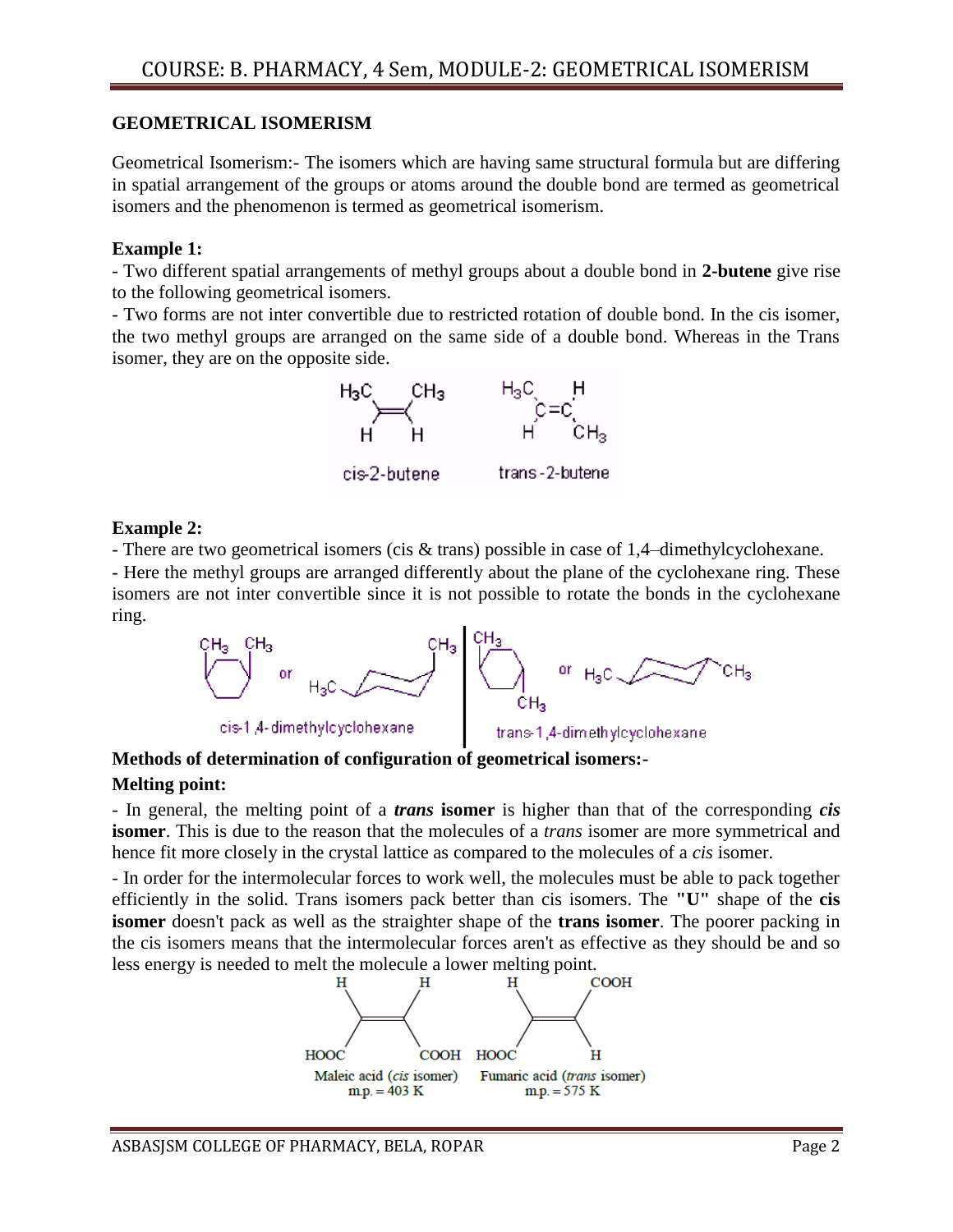**Solubility:** In general, solubility of a *cis isomer* is higher than that of the corresponding *trans isomer*. This is due to the reason that the molecules of a *cis isomer* are less tightly held in the crystal lattice.



**Dipole moment:** The **cis isomer** has higher dipole moment than the corresponding **trans isomer**.



**Stability:** The **trans isomer** is more stable than cis isomer due to **steric hindrance**. Intermolecular reactions occur easily when reacting groups are close together. Hence, the **cis isomer** will form **cyclic deriv**atives more readily as against **trans derivatives**. But this reaction will take place in only those cis isomers in which the substituent's on two double bonded carbons are capable of intramolecular reaction with each other.



**Action of heat:** On strong heating cis and trans isomers are interconvertible. This interconversion takes place as follows:



#### **E & Z NOTATION FOR GEOMETRIC ISOMERISM**

 $\Box$  The simple convention of denoting the geometrical isomers by **cis/trans** descriptors is not sufficient when there are more than two different substituents on a double bond. To differentiate the stereochemistry in them, a new system of nomenclature known as the **E & Z notation** method is to be adopted.

 $\Box$  According to this method, if the groups with higher priorities are present on the opposite sides of the double bond, that isomer is denoted by **E**. Where  $\mathbf{E} =$  **Entgegen** ( the German word for '**opposite**') or  $\mathbf{E} =$ **Enemy**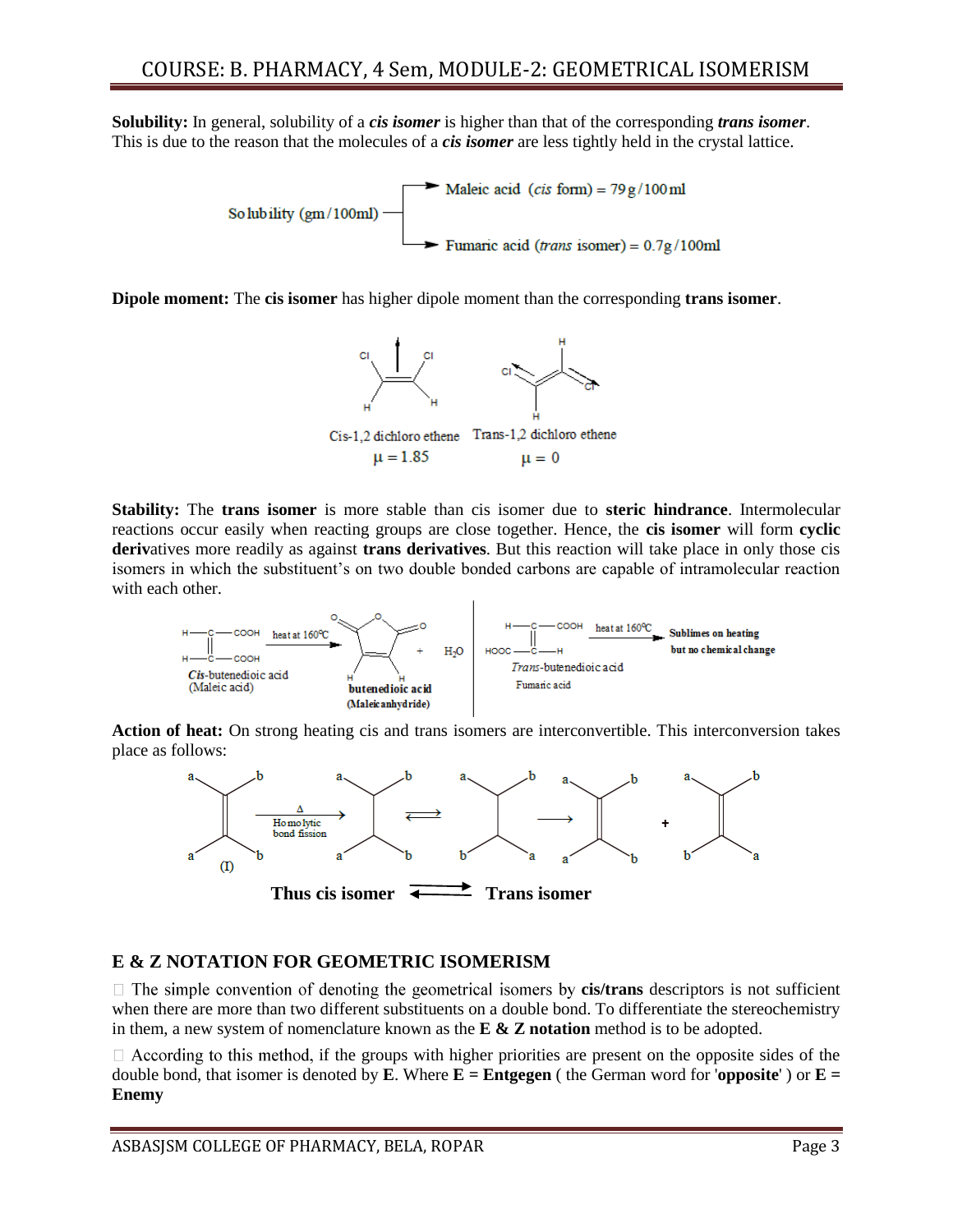## COURSE: B. PHARMACY, 4 Sem, MODULE-2: GEOMETRICAL ISOMERISM

 $\Box$  However, if the groups with higher priorities are on the same side of the double bond, that isomer is denoted by **Z.** Where  $\mathbf{Z} = \mathbf{Z}$ **usammen** (the German word for '**together**')

 $\Box$  The letters **E** and **Z** are represented within parentheses and are separated from the rest of the name with a hyphen.

 $\Box$  Step by step procedure to determine the **E** and **Z configuration**: *The following procedure is to be adopted to denote the geometrical isomers by E & Z descriptors.* 

 $\Box$  First determine the higher priority group on each end of the double bond.

 $\Box$  If the higher priority groups are on the opposite sides of double bond, the isomer is denoted by the **descriptor, E**.

□ Otherwise if they are on the same side of double bond, the **Z descriptor** must be used.

*The priorities are assigned by following Cahn-Ingold-Prelog sequence rules*:

- **Rule 1:** Rank the atoms directly attached to the olefinic carbon according to their **atomic number**. **High priority** is given to the atom with **higher atomic number**.



**Rule 2:** If isotopes of same element are present, the higher priority is given to the isotope with higher atomic mass. **E.g.** the Deuterium isotope (**H2** or **D**) has more priority than protium (**H1** or **H**). The **C<sup>13</sup>** isotope has more priority than **C12**.



**Rule 3:** If the relative priority of two groups cannot be decided by Rule 1, it shall be determined by applying to the next atom or sequence of atoms in the group 'X'.

e.g. for typing groupings in organic molecules where **X** is more than one atom ....

 $X = -CH_2CH_2CH_3 > -CH_2CH_3 > -CH_3 > -H$  i.e. the longer the hydrocarbon carbon chain the higher its priority,

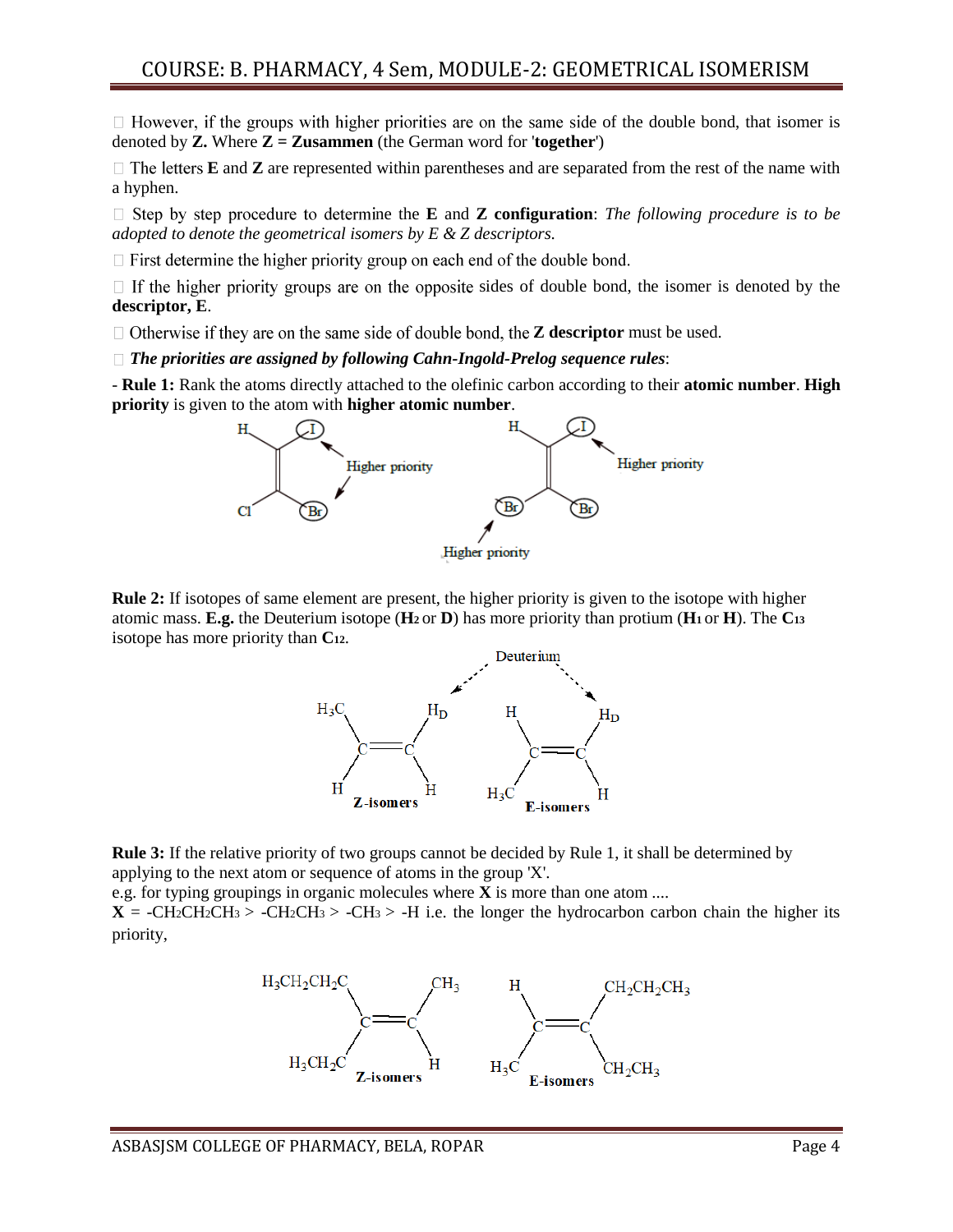

# **D & L-System**

- The **D** & **L** convention, not to be confused with the **d** (**dextro**) and **l** (**levo**) descriptors used to designate the direction of specific rotation of chiral compounds, is a convention used to distinguish between enantiomers of chiral monosaccharides and chiral alpha-amino acids, based on the molecule drawn as a *Fischer projection* in a specific orientation.

- The **L** and **D** forms of the sugar depends on the orientation of the **-H** and **-OH** groups around the carbon atom adjacent to the **terminal primary alcohol carbon** (carbon 5 in glucose) determines whether the sugar belongs to the **D** or **L** series.

- The **D-** and **L- notation** is based on **glyceraldehyde**.

- When the **-OH** group on this carbon is on the **right**, then sugar is the *D-isomer*; when it is on the **left**, then it is the *L-isomer*.



#### **ATROPISOMERISM**

- **Biphenyls** are compounds whereby a phenyl ring is connected to another through a central **σ bond**.

In unsubstituted **biphenyl**, there is sufficient amount of freedom of rotation around the central single bond to allow for free interconversion between the various conformers or rotamers so that the various rotamers cannot exist independently.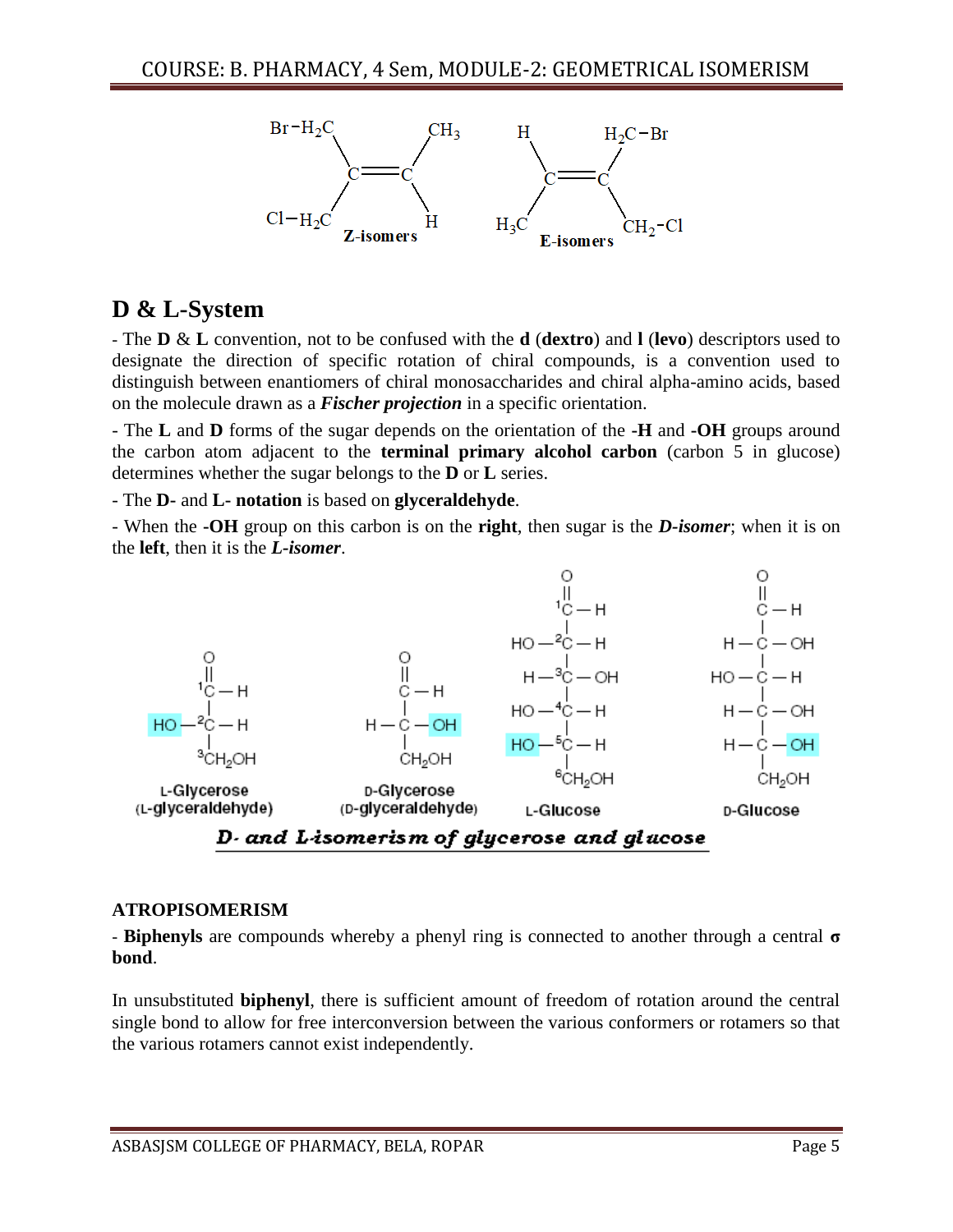- However, **biphenyls** with large substituents at the *ortho* positions on either side of the **central σ bond** experience restricted rotation along this bond due to **steric hindrance**. If the substituents are different, a chiral molecule existing as a pair of enantiomers called **atropisomers** is obtained.

- Polynuclear aromatic systems such as **binol** also exist as **enantiomers**.



Atropisomerism are stereoisomers as a result of restricted rotation about a single bond.

- Atropisomers are stereoisomers resulting from hindered rotation about single bonds where the steric strain barrier to rotation is high enough to allow for the isolation of the conformers (from Greek,  $a = not$  and tropos  $= turn$ ).

- If bulky group on *ortho* position of *bi-phenyl* or strained ring structural features. Bulky substituents or strained rings may enhance the barrier to rotation between two distinct conformations to such an extent as to allow observation of **atropisomers**.

- **Atropisomerism** is also called **axial chirality** and the chirality is not simply a centre or a plane but an **axis**.

C-C (sigma bond and also known as pivotal bond)



Symmteric - Achiral Structure of biphenyl

Biphenyl substituted on *ortho* position, which contains a chiral axis along the biphenyl linkage. The biphenyl rings are perpendicular to each other in order to minimize steric clashes between the four ortho substituents meaning that rotation about the biphenyl bond through pivotal bond is restricted.



Enantiomers of the 6.6'-dinitrobiphenyl-2.2'-dicarboxylic acid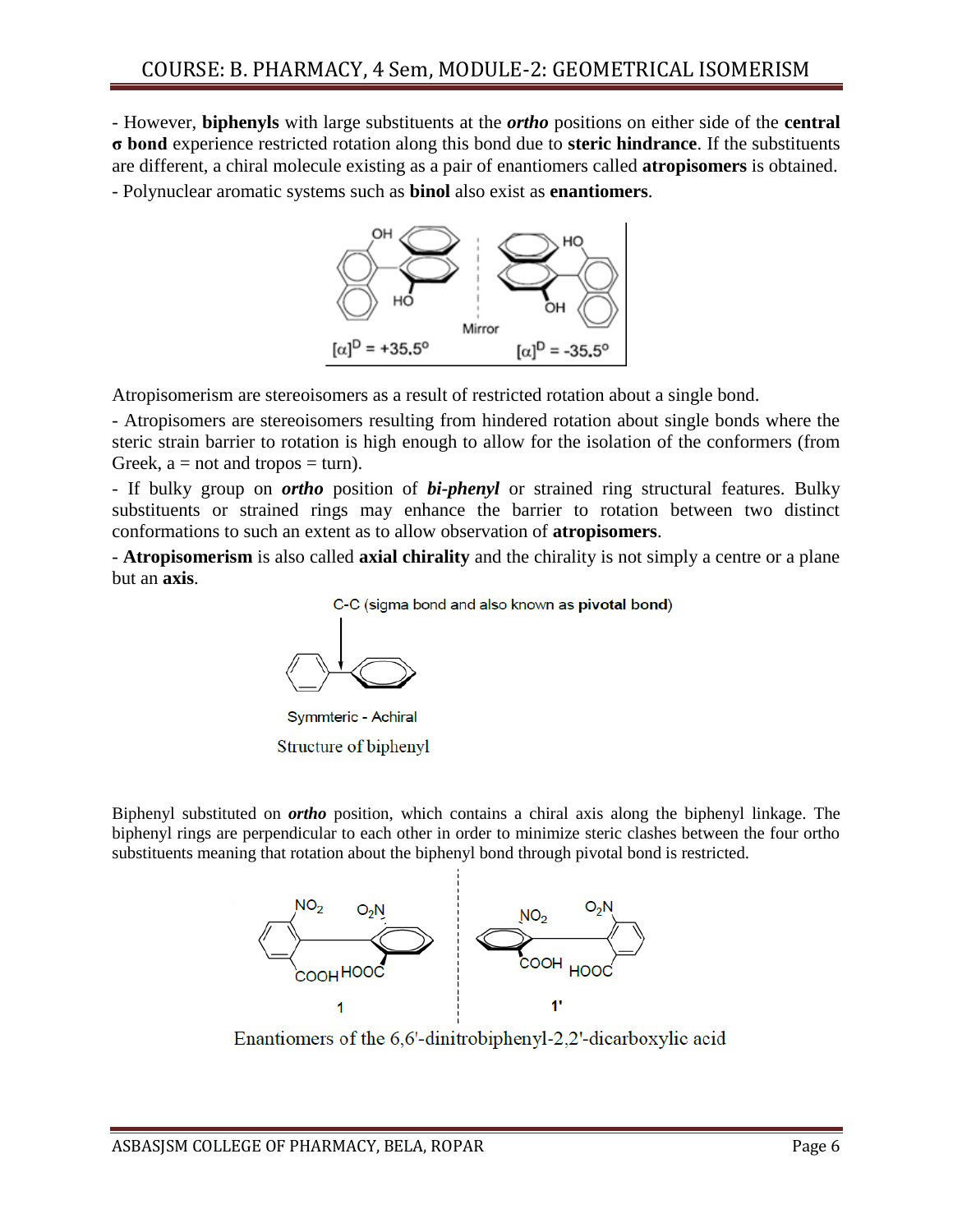#### **Stereospecific and Stereoselective Reactions**

## **STEREOSPECIFIC REACTIONS**

- A stereospecific reaction is one which, when carried out with stereoisomeric starting materials, gives a product from one reactant that is a stereoisomer of the product from the other.

- '*Stereospecific*' relates to the mechanism of a reaction, the best-known example being the **SN2**  reaction, which always proceeds with inversion of stereochemistry at the reacting centre.



#### **STEREOSELECTIVE REACTIONS**

- A stereoselective process is one in which one stereoisomer predominates over another when two or more may be formed.

- If more than one reaction could occur between a set of reactants under the same conditions giving products that are stereoisomers and if one product forms in greater amounts than the others, the overall reaction is said to be **stereoselective**.



The overall reaction between A and B is stereoselective.

A *stereoselective reaction* in which the possible products are enantiomers is said to be **Enantioselective**.

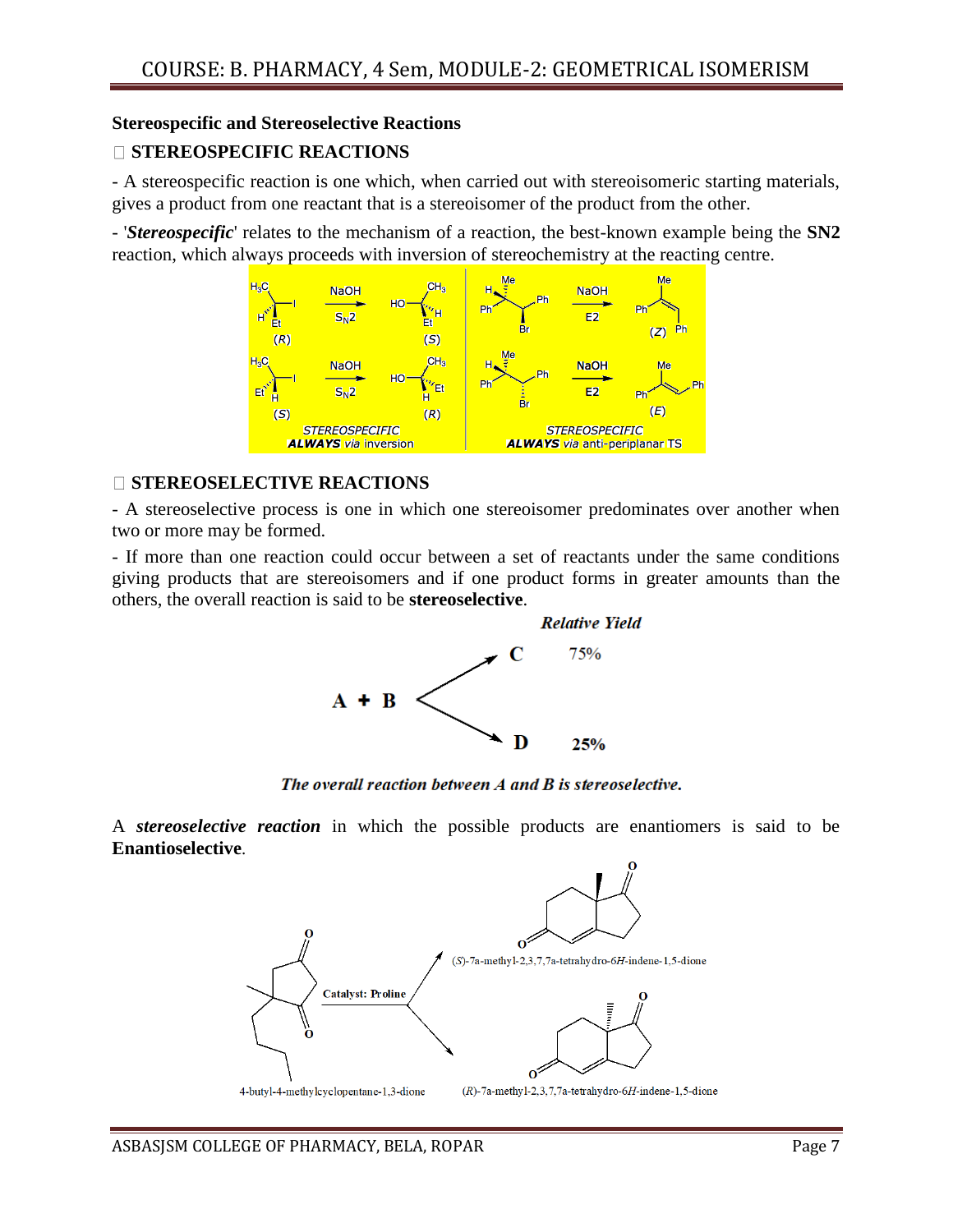A *stereoselective reaction* in which the possible products are diastereomers is said to be **Diastereoselective**.



| <b>Stereospecific Reactions</b> | <b>Stereoselective Reactions</b>                                                                                                                                                       |                                                                                                                                                                                                                      |  |
|---------------------------------|----------------------------------------------------------------------------------------------------------------------------------------------------------------------------------------|----------------------------------------------------------------------------------------------------------------------------------------------------------------------------------------------------------------------|--|
| Definition                      | A stereospecific reaction is a<br>reaction in which the<br>stereochemistry of the reactant<br>completely determines the<br>stereochemistry of the product<br>without any other option. | A stereoselective reaction is a<br>reaction in which there is a<br>choice of pathway, but the<br>product stereoisomer is formed<br>due to its reaction pathway being<br>more favorable than the others<br>available. |  |
| Number of Products              | A stereospecific reaction gives a<br>specific product from a certain<br>reactant.                                                                                                      | A stereoselective reaction can<br>result in multiple products.                                                                                                                                                       |  |
| <b>Effects</b>                  | The final product of a<br>stereospecific reaction depends<br>on the stereochemistry of the<br>reactant.                                                                                | The selectivity of the reaction<br>pathway depends on differences<br>in steric effects (presence of<br>bulky groups cause steric<br>hindrance) and electronic effects.                                               |  |

**Conformational Isomerism:** The different arrangements of the atoms in space that result from the rotation of group about C-C bond axis called conformation. Conformations represent conforms which are readily interconvertible and thus nonseparable.

**Conformations of Ethane:-** There is a 12 kJ/mol (2.9 kcal/mol) barrier to rotation in ethane. The most stable (low energy) conformation is the one in which all six C–H bonds are as far away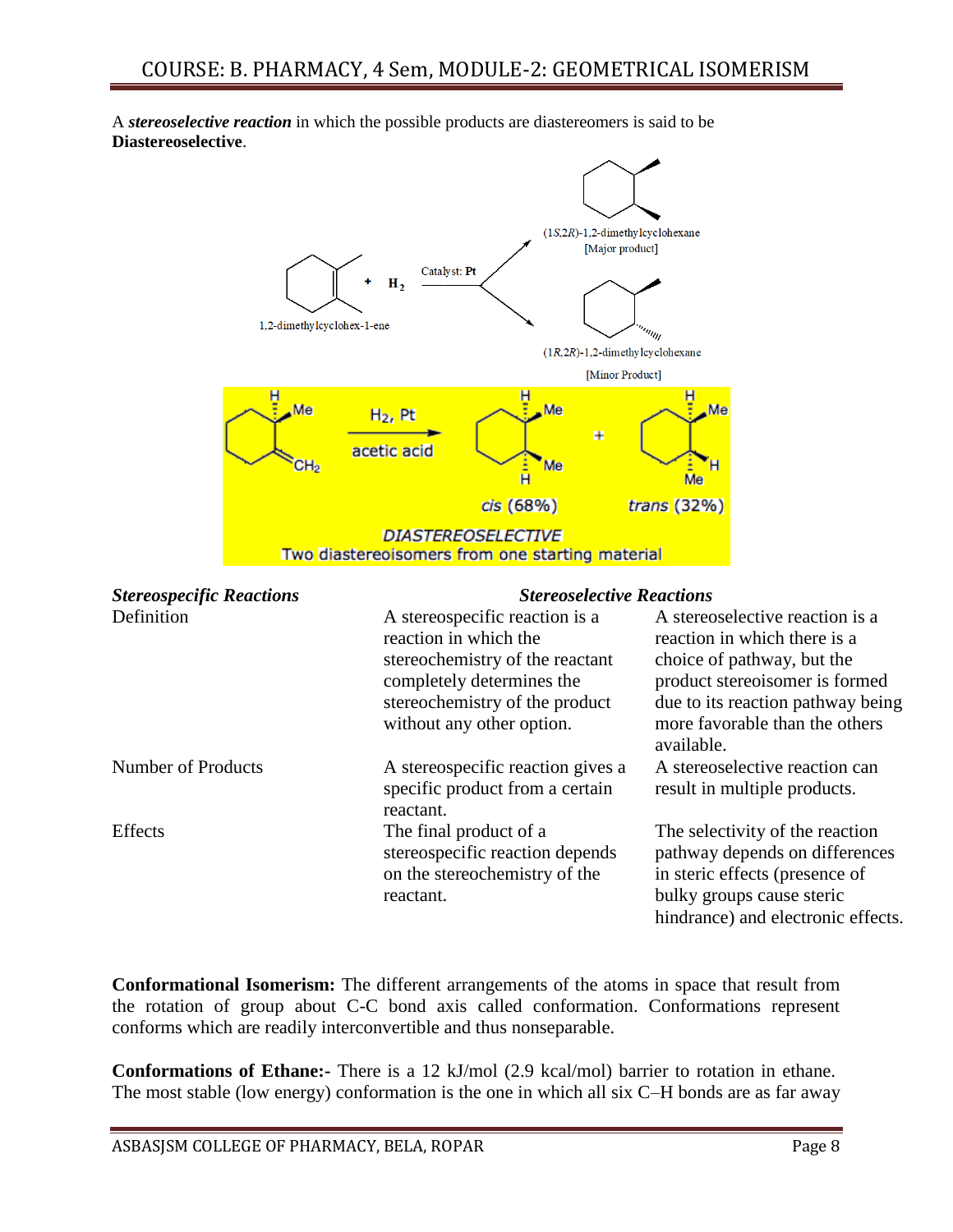from each other as possible (*staggered* when viewed end-on in a Newman projection). The least stable (high energy) conformation is the one in which the six carbon–hydrogen bonds are as close as possible (*eclipsed* in a Newman projection). All other conformations lie between these two limits. The barrier to rotation is the result of three equal C–H bond-eclipsing interactions, so we can assign a value of about 4.0 kJ/mol (1.0 kcal/mol) to each of these interactions. The corresponding energy in [propane](https://personalpages.manchester.ac.uk/staff/T.Wallace/20412tw2/anim_propane.html) is 14 kJ/mol (3.4 kcal/mol).

The 12 kJ/mol of extra energy in the eclipsed conformation of ethane is called *torsional strain*. The barrier to rotation that results from this strain can be represented in a graph of potential energy versus degree of rotation in which the angle between C–H bonds on C-1 and C-2 (the *dihedral angle*) completes one revolution. Energy minima occur at staggered conformations, and energy maxima occur at eclipsed conformations. The torsional strain is thought to be due to the **slight repulsion between electron clouds in the eclipsed bonds**.



We can represent conformational isomers in one of two ways. *Sawhorse* representations view the carbon–carbon bond at an angle so as to show the spatial orientation of all C–H bonds. In a *Newman projection* the carbon–carbon bond is viewed along its axis and the two carbon atoms are repesented by a circle. The bonds attached to the front carbon are represented by lines going to the centre of the circle, and bonds attached to the rear carbon are represented by lines going to the edge of the circle. The advantages of Newman projections are that they are easy to draw and they clearly show the relationships among substituents on the different carbon atoms.

Conformation of n-butane:- The conformational possibilities increase as alkanes become larger. A plot of potential energy against rotation about the C(2)–C(3) bond in **butane** is shown below. The lowest-energy arrangement, called the *antiperiplanar* (or *anti*) conformation, is the one in which the two large methyl groups are as far apart as possible. As rotation around the  $C(2)$ – $C(3)$ bond occurs, another eclipsed conformation (*anticlinal*) is reached in which there are two Me–H interactions and one H–H interaction. If we assign the energy value (4 kJ/mol) for H–H eclipsing interactions that was previously derived from ethane, we can predict that each Me–H interaction in the anticlinal conformation costs about 5 kJ/mol.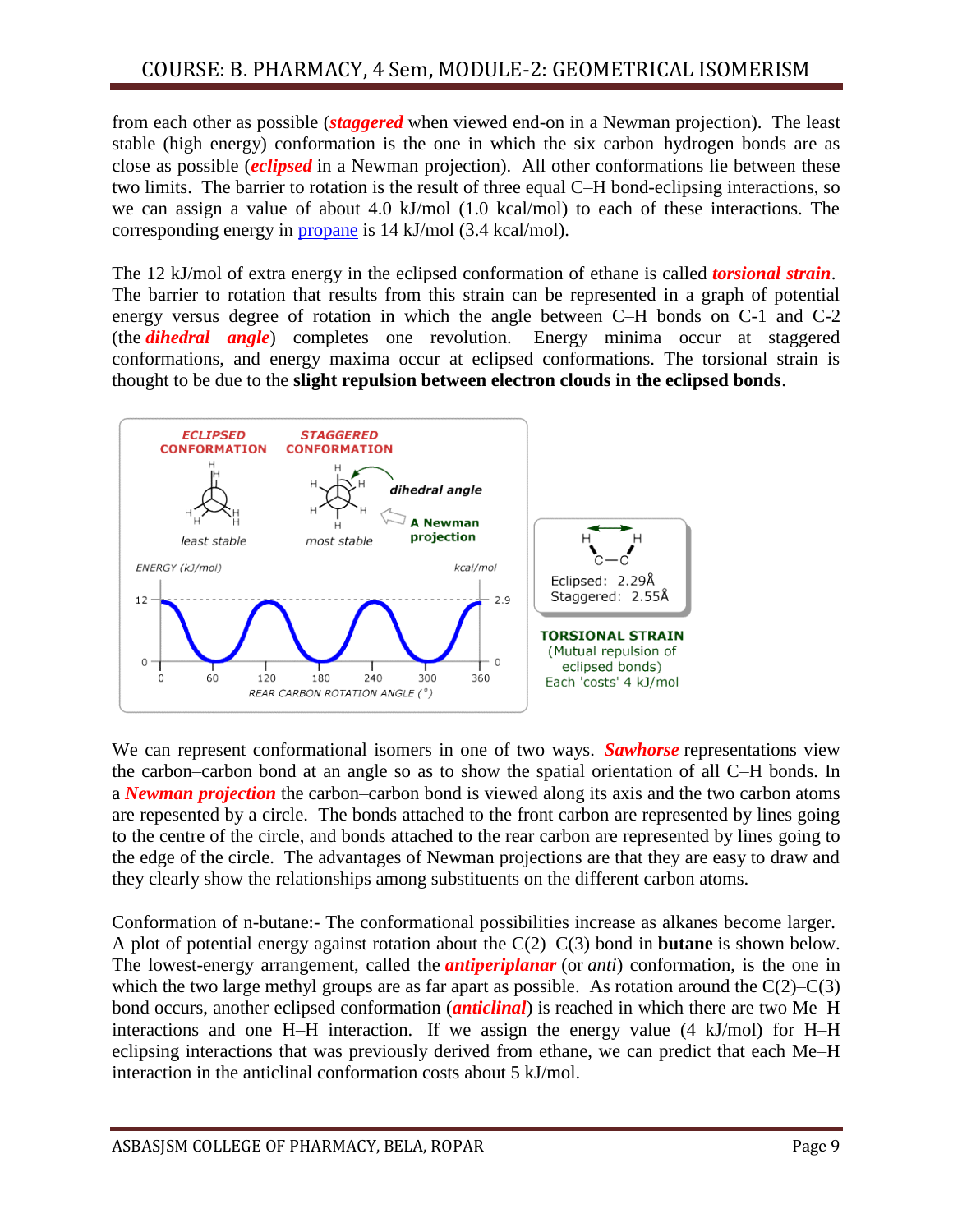

As bond rotation continues, an energy minimum is reached at the staggered conformation where the methyl groups are 60° apart (a *gauche* relationship). This lies 3.2 kJ/mol higher in energy than the *anti* conformation even though it has no eclipsing interactions. This energy difference is due to the fact that the hydrogen atoms of the methyl groups are near each other in the *gauche* conformation, resulting in *steric strain*, which is the repulsive interaction that occurs when atoms would otherwise tend to occupy the same space.

As the dihedral angle between the methyl groups approaches  $0^{\circ}$ , an energy maximum is reached. The methyl groups are forced even closer together than in the *gauche* conformation, and both *torsional* strain and *steric* strain are present. A total strain energy of 25 kJ/mol has been estimated for this conformation, allowing us to calculate a value of 17 kJ/mol for the Me–Me eclipsing interaction.

Completing the 360° rotation after the *synperiplanar* point produces the mirror images of what we've already seen; another *gauche* conformation, another eclipsed conformation and finally a return to the *anti* conformation.

Cyclohexane is not planar but *puckered* into a 3-D conformation that relieves all strain. Its most stable arrangement is referred to as the **chair** conformation. The different chair conformations of cyclohexane can interconvert or 'flip' very easily: the activation barrier is 45 kJ/mol.